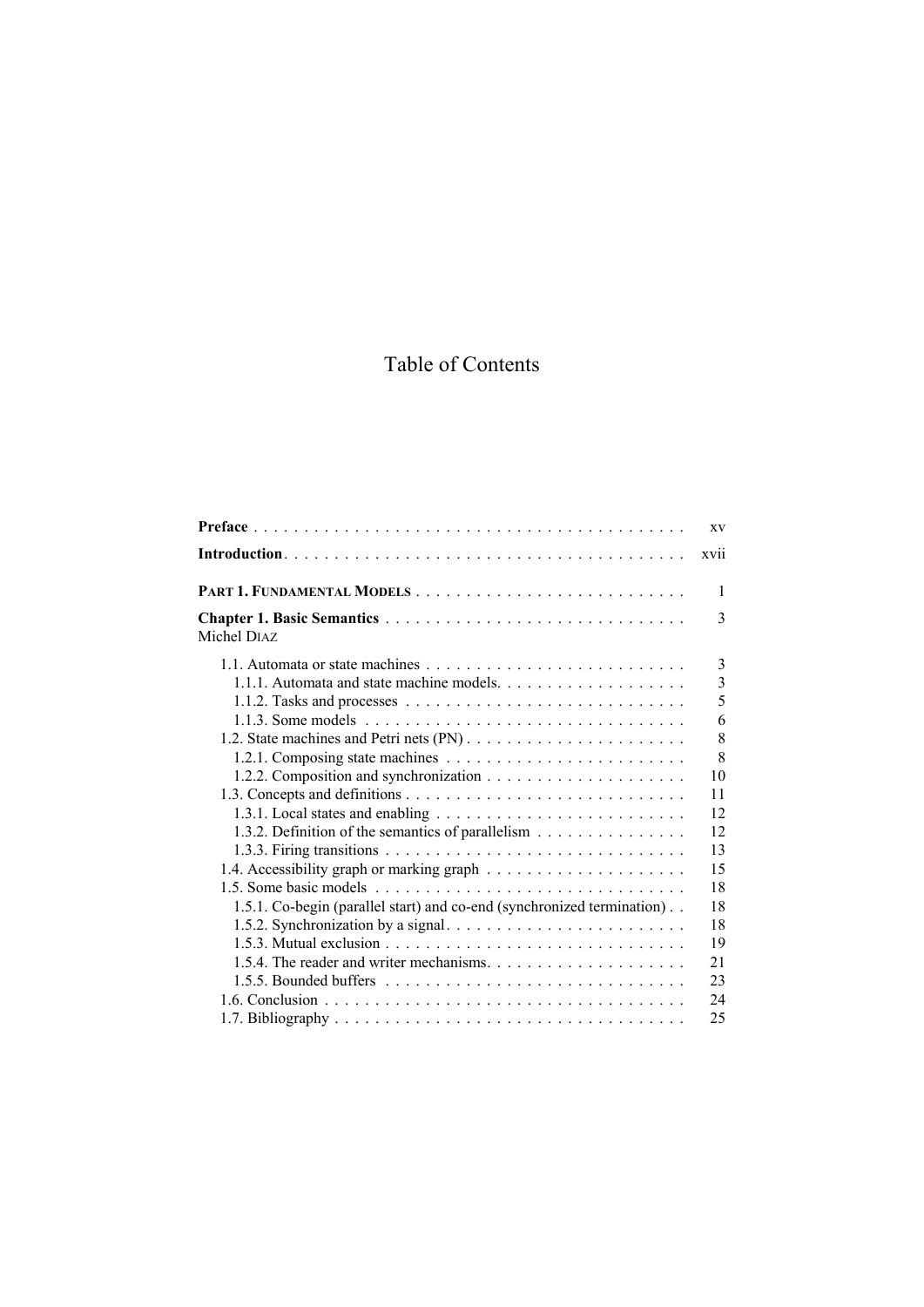| V1 | Petri Nets |  |
|----|------------|--|
|    |            |  |
|    |            |  |

| <b>Chapter 2. Application of Petri Nets to Communication Protocols </b><br>Michel DIAZ | 27 |
|----------------------------------------------------------------------------------------|----|
|                                                                                        | 27 |
|                                                                                        | 29 |
|                                                                                        | 29 |
|                                                                                        | 30 |
| 2.3. The alternating bit protocol (ABP): model and verification                        | 32 |
|                                                                                        | 33 |
|                                                                                        | 34 |
|                                                                                        | 36 |
|                                                                                        | 37 |
|                                                                                        | 38 |
| Serge HADDAD and François VERNADAT                                                     | 41 |
|                                                                                        | 41 |
|                                                                                        | 44 |
|                                                                                        | 44 |
|                                                                                        | 45 |
|                                                                                        | 52 |
|                                                                                        | 52 |
|                                                                                        | 58 |
|                                                                                        | 60 |
| 3.3.4. Application of invariants to the analysis of a net                              | 62 |
|                                                                                        | 65 |
|                                                                                        | 66 |
|                                                                                        | 68 |
|                                                                                        | 69 |
|                                                                                        | 70 |
|                                                                                        | 70 |
|                                                                                        | 74 |
|                                                                                        | 75 |
|                                                                                        | 77 |
|                                                                                        | 85 |
| <b>Chapter 4. Decidability and Complexity of Petri Net Problems</b><br>Serge HADDAD    | 87 |
|                                                                                        | 87 |
|                                                                                        | 89 |
| 4.3. Theoretical results about the reachability graph                                  | 92 |
|                                                                                        | 95 |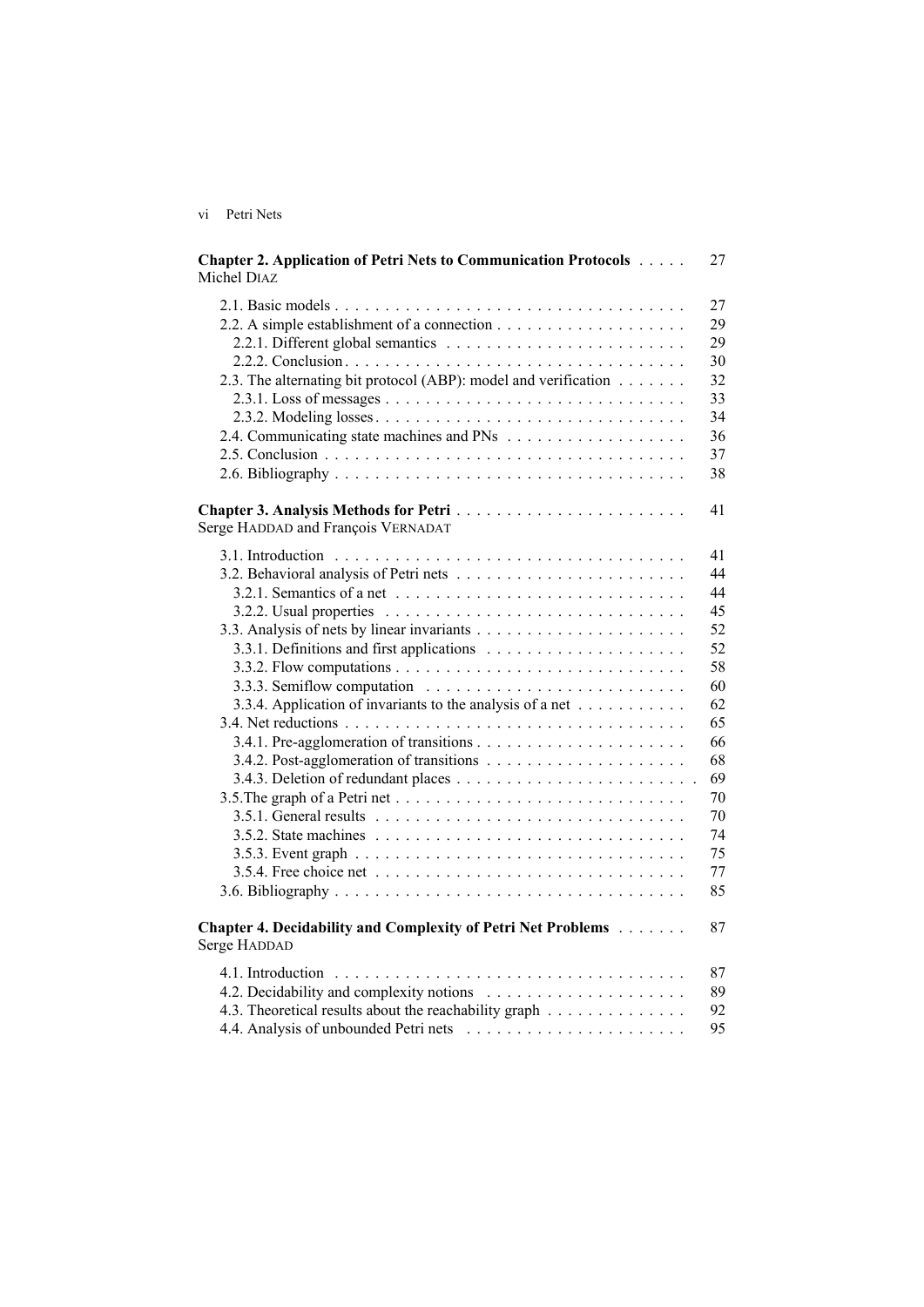## Table of Contents vii

|                                                                                        | 95  |
|----------------------------------------------------------------------------------------|-----|
|                                                                                        | 101 |
|                                                                                        | 103 |
|                                                                                        | 105 |
| 4.5.1. A necessary condition for reachability                                          | 106 |
| 4.5.2. A sufficient condition for reachability                                         | 106 |
|                                                                                        | 109 |
|                                                                                        | 109 |
|                                                                                        | 111 |
|                                                                                        | 113 |
|                                                                                        | 116 |
|                                                                                        | 120 |
|                                                                                        |     |
|                                                                                        | 123 |
| Bernard BERTHOMIEU, Marc BOYER and Michel DIAZ                                         |     |
|                                                                                        | 123 |
|                                                                                        | 126 |
|                                                                                        | 126 |
|                                                                                        | 127 |
|                                                                                        | 128 |
|                                                                                        | 129 |
| 5.3. Behavior characterization – state classes' method                                 | 130 |
|                                                                                        | 130 |
|                                                                                        | 131 |
|                                                                                        | 134 |
|                                                                                        | 136 |
| 5.3.5. Marking graph and class graph                                                   | 137 |
|                                                                                        | 138 |
| 5.4.1. Analyzing behavior of time-dependent systems                                    | 138 |
|                                                                                        | 139 |
|                                                                                        | 139 |
| 5.4.4. Specific properties for set of markings or firing sequences                     | 143 |
| 5.4.5. Time-dependent analyses, existence of schedules.                                | 143 |
|                                                                                        | 144 |
|                                                                                        | 149 |
|                                                                                        | 149 |
| 5.6.2. Other time extensions $\ldots \ldots \ldots \ldots \ldots \ldots \ldots \ldots$ | 154 |
|                                                                                        | 156 |
|                                                                                        | 156 |
|                                                                                        | 156 |
|                                                                                        | 158 |
|                                                                                        | 159 |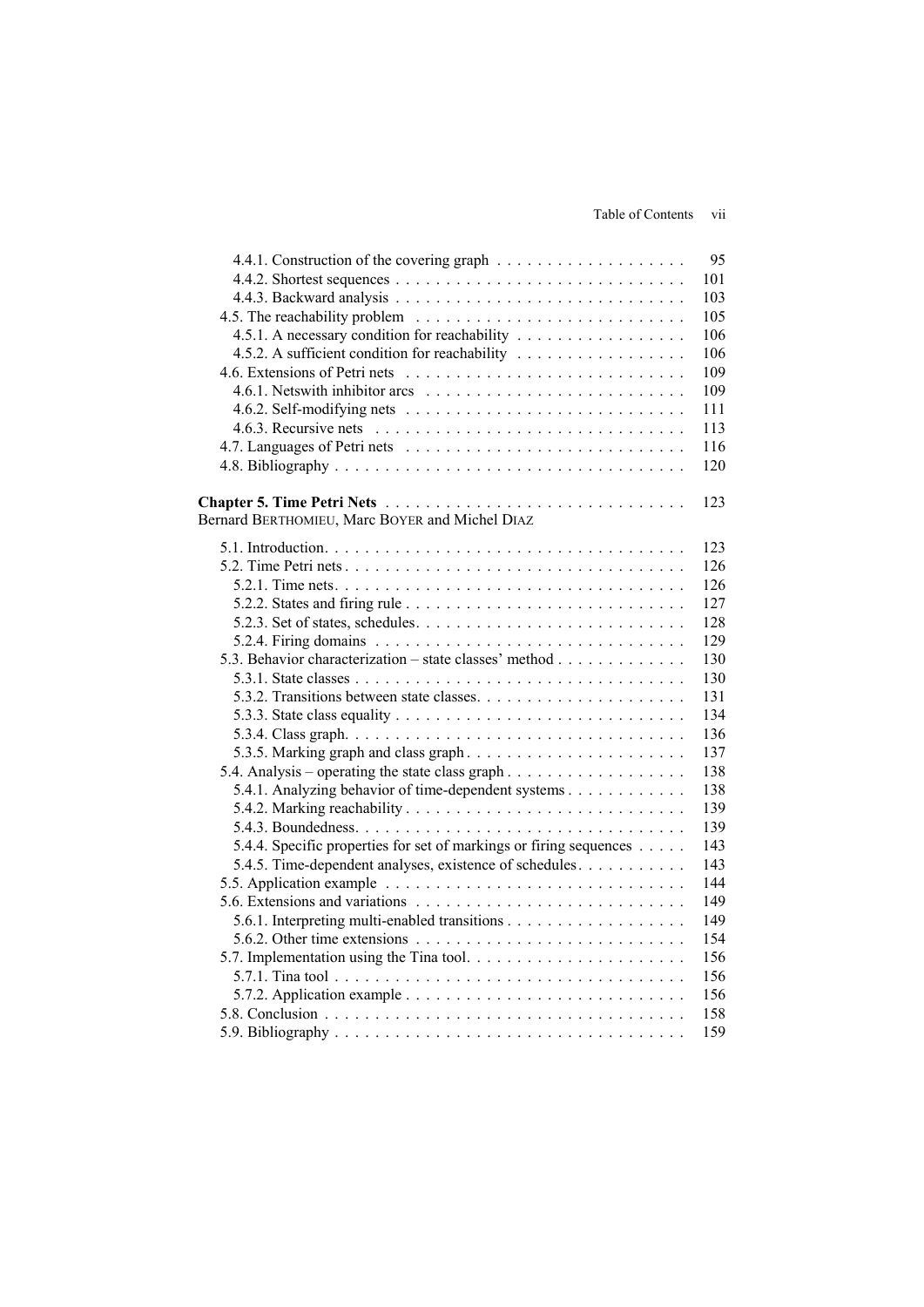viii Petri Nets

| <b>Chapter 6. Temporal Composition and Time Stream Petri Nets</b><br>Michel DIAZ and Patrick SÉNAC | 163 |
|----------------------------------------------------------------------------------------------------|-----|
| 6.1. Time, synchronization and autonomous behaviors.                                               | 163 |
|                                                                                                    | 164 |
|                                                                                                    | 164 |
| 6.4. Temporal composition and temporal synchronization.                                            | 165 |
| 6.4.1. The semantics of "waiting"                                                                  | 165 |
|                                                                                                    | 167 |
|                                                                                                    | 168 |
|                                                                                                    | 168 |
|                                                                                                    | 169 |
|                                                                                                    | 176 |
|                                                                                                    | 177 |
|                                                                                                    | 177 |
|                                                                                                    | 177 |
|                                                                                                    | 177 |
|                                                                                                    | 179 |
| 6.6.4. Principle of modeling multimedia systems                                                    | 180 |
|                                                                                                    | 180 |
| 6.6.6. TSPN for designing hypermedia architectures.                                                | 181 |
|                                                                                                    | 182 |
|                                                                                                    | 182 |
| Claude GIRAULT and Jean-François PRADAT-PEYRE                                                      | 185 |
| 7.1. Introduction                                                                                  | 185 |
|                                                                                                    | 186 |
|                                                                                                    | 186 |
|                                                                                                    | 188 |
|                                                                                                    | 190 |
|                                                                                                    | 192 |
| 7.2.5. Colored model for the alternate bit protocol                                                | 194 |
|                                                                                                    | 196 |
|                                                                                                    | 196 |
|                                                                                                    | 197 |
|                                                                                                    | 199 |
|                                                                                                    | 200 |
|                                                                                                    | 201 |
|                                                                                                    | 203 |
|                                                                                                    | 205 |
|                                                                                                    | 207 |
|                                                                                                    | 210 |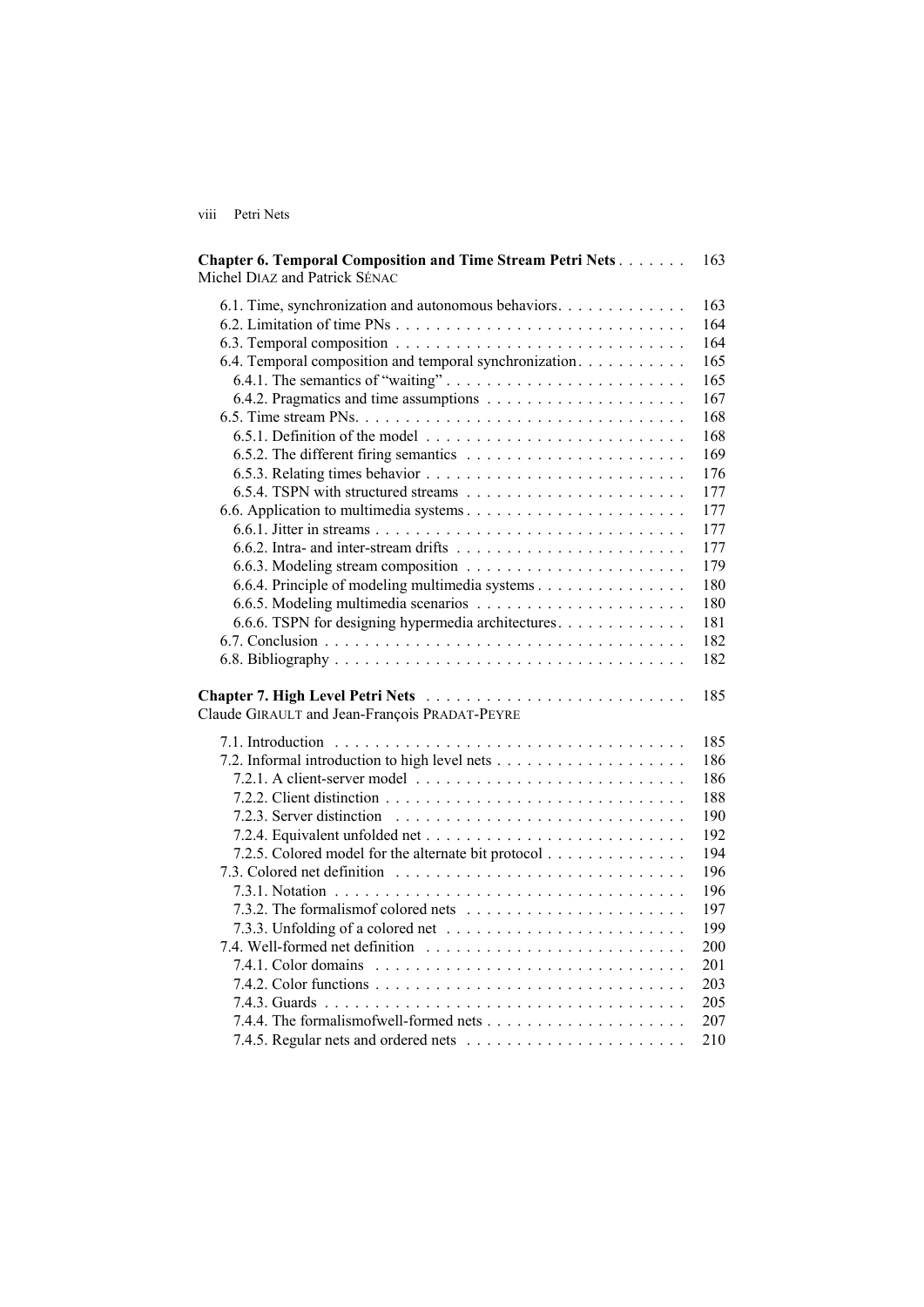|                                                                         | 212 |
|-------------------------------------------------------------------------|-----|
|                                                                         | 212 |
|                                                                         | 214 |
|                                                                         | 219 |
|                                                                         | 219 |
| Claude GIRAULT and Jean-François PRADAT-PEYRE                           | 221 |
|                                                                         | 221 |
|                                                                         | 222 |
|                                                                         | 223 |
|                                                                         | 225 |
|                                                                         | 230 |
| 8.2.4. Example of a symbolic reachability graph                         | 234 |
|                                                                         | 238 |
|                                                                         | 238 |
| 8.3.1. Definition of invariants of high level Petri nets                | 239 |
| 8.3.2. Computing flows of a high level net: principles and difficulties | 242 |
| 8.3.3. Computing a non-parametrized generative flow family              | 243 |
| 8.3.4. Parametrized generative family of flows for regular nets         | 250 |
|                                                                         | 252 |
|                                                                         | 253 |
| 8.4.1. Principles of extension to high level nets                       | 254 |
| 8.4.2. Pre-agglomeration and post-agglomeration of transitions          | 255 |
|                                                                         | 261 |
|                                                                         | 261 |
|                                                                         | 265 |
|                                                                         | 266 |
|                                                                         |     |
|                                                                         | 269 |
| Serge HADDAD and Patrice MOREAUX                                        |     |
|                                                                         | 269 |
| 9.2. A stochastic semantics for discrete event systems                  | 271 |
|                                                                         | 271 |
|                                                                         | 273 |
|                                                                         | 274 |
|                                                                         | 276 |
|                                                                         | 278 |
|                                                                         | 279 |
|                                                                         | 280 |
| 9.3.1. Stochastic Petri nets with general distributions                 | 280 |
| 9.3.2. Stochastic Petri nets with exponential distributions             | 282 |
|                                                                         |     |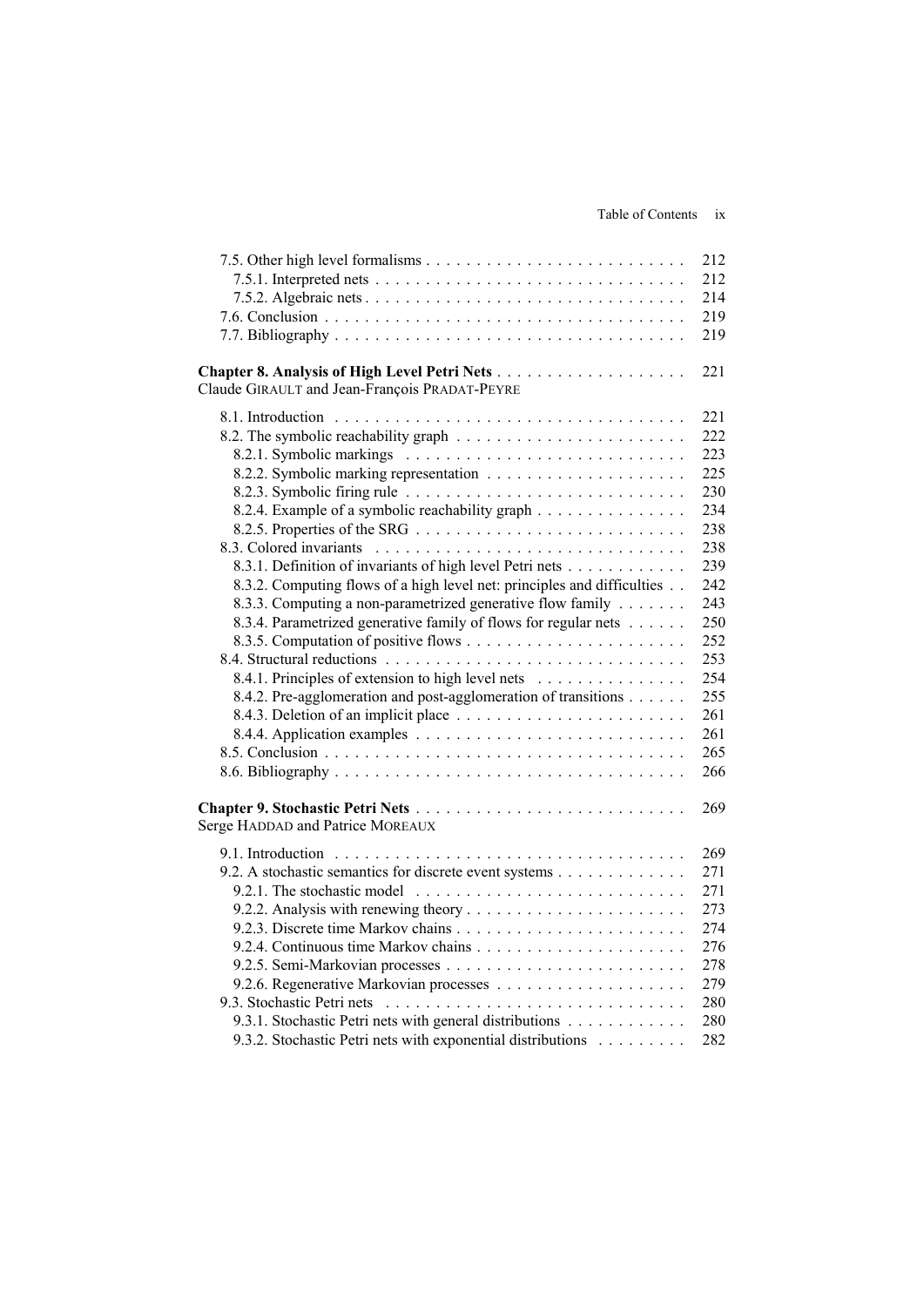## x Petri Nets

|                                                                                          | 283 |
|------------------------------------------------------------------------------------------|-----|
|                                                                                          | 284 |
|                                                                                          | 286 |
|                                                                                          | 287 |
|                                                                                          | 287 |
|                                                                                          | 290 |
|                                                                                          | 293 |
|                                                                                          | 297 |
|                                                                                          | 298 |
|                                                                                          | 299 |
| Chapter 10. Stochastic Well-formed Petri Nets.<br>Serge HADDAD and Patrice MOREAUX       | 303 |
|                                                                                          | 303 |
|                                                                                          | 305 |
| 10.3. Presentation of stochastic well-formed Petri nets.                                 | 307 |
| 10.3.1. The stochastic process of a well-formed Petri net                                | 308 |
| 10.3.2. Definition of stochastic well-formed Petri nets.                                 | 309 |
|                                                                                          | 310 |
| 10.4. From the symbolic graph to Markovian aggregation.                                  | 313 |
| 10.4.1. Verification of the aggregation condition                                        | 314 |
| 10.4.2. Computation of the parameters of the aggregated chain                            | 316 |
| 10.4.3. Performance indices of the multiprocessor system                                 | 317 |
|                                                                                          | 318 |
|                                                                                          | 319 |
| Chapter 11. Tensor Methods and Stochastic Petri Nets<br>Serge HADDAD and Patrice MOREAUX | 321 |
|                                                                                          | 321 |
|                                                                                          | 322 |
|                                                                                          | 324 |
| 11.2.2. Tensor sum and continuous time Markov chains                                     | 326 |
| 11.3.1. Synchronous decomposition of generalized stochastic                              | 329 |
|                                                                                          | 329 |
| 11.3.2. Asynchronous decomposition of generalized stochastic                             |     |
|                                                                                          | 332 |
| 11.3.3. Tensor analysis of phase-type Petri nets.                                        | 333 |
| 11.4. Tensor decomposition of stochastic well-formed Petri nets.                         | 334 |
|                                                                                          | 335 |
|                                                                                          | 335 |
|                                                                                          | 336 |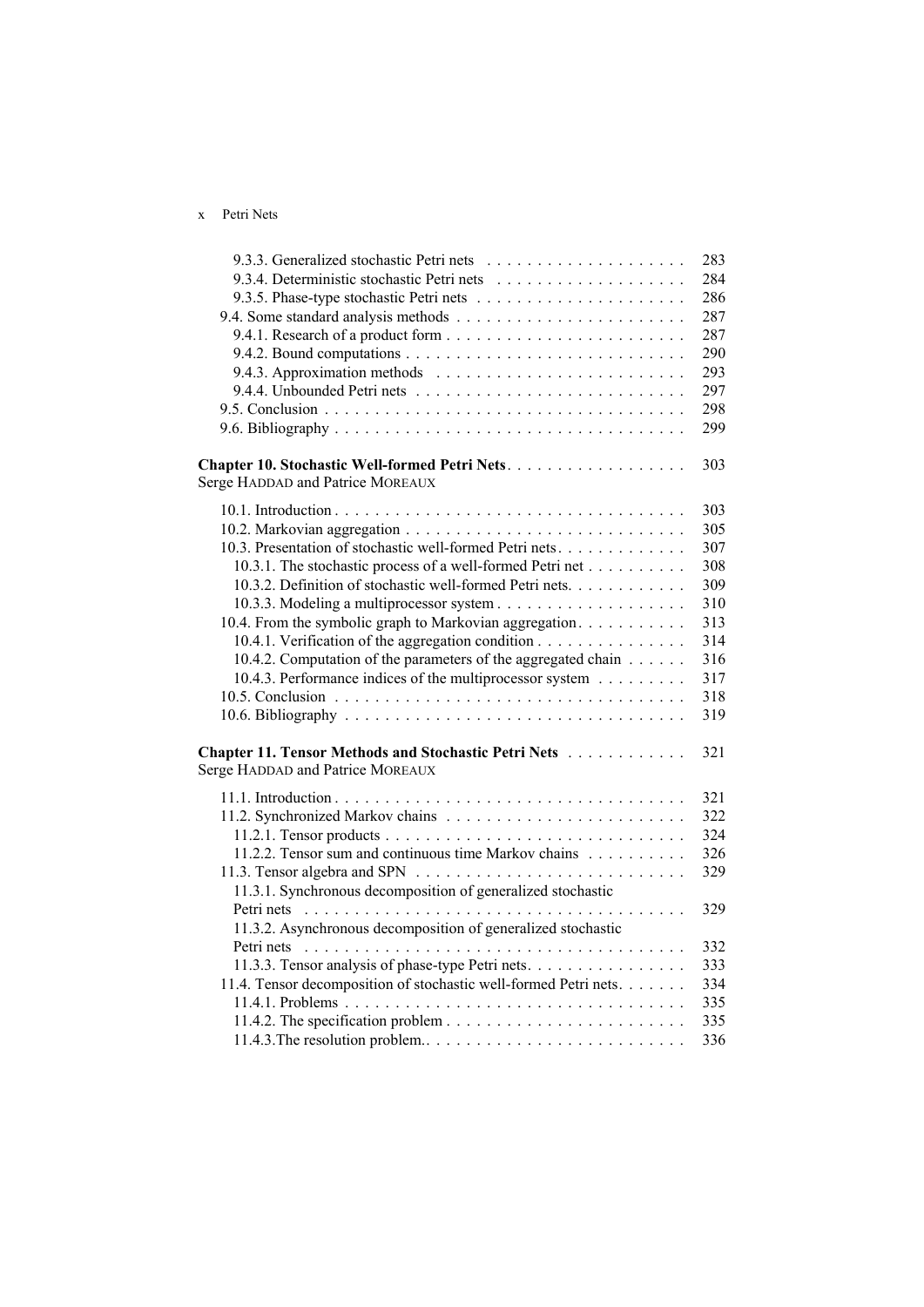| 11.4.4. A tensor decomposition method for SWN                     | 338 |
|-------------------------------------------------------------------|-----|
|                                                                   | 340 |
|                                                                   | 344 |
|                                                                   | 344 |
| PART 2. VERIFICATION AND APPLICATION OF PETRI NETS                | 347 |
| Serge HADDAD and François VERNADAT                                | 349 |
|                                                                   | 349 |
| 12.2. Kripke structures and transitions systems                   | 352 |
|                                                                   | 354 |
|                                                                   | 354 |
|                                                                   | 357 |
|                                                                   | 369 |
|                                                                   | 371 |
|                                                                   | 375 |
|                                                                   | 385 |
| 12.4.3. Modal characterizations of behavioral equivalences        | 395 |
| 12.5. Decidability of bisimulation and of evaluation of formulas. | 401 |
|                                                                   | 401 |
|                                                                   | 407 |
|                                                                   | 411 |
| Jean-Michel COUVREUR and Denis POITRENAUD                         | 415 |
|                                                                   | 415 |
|                                                                   | 416 |
|                                                                   | 416 |
|                                                                   | 417 |
|                                                                   | 418 |
|                                                                   | 421 |
|                                                                   | 421 |
|                                                                   | 423 |
|                                                                   | 424 |
|                                                                   | 424 |
| 13.4.2. Adequate orders and complete finite prefixes              | 425 |
|                                                                   | 427 |
|                                                                   | 428 |
|                                                                   | 432 |
|                                                                   | 432 |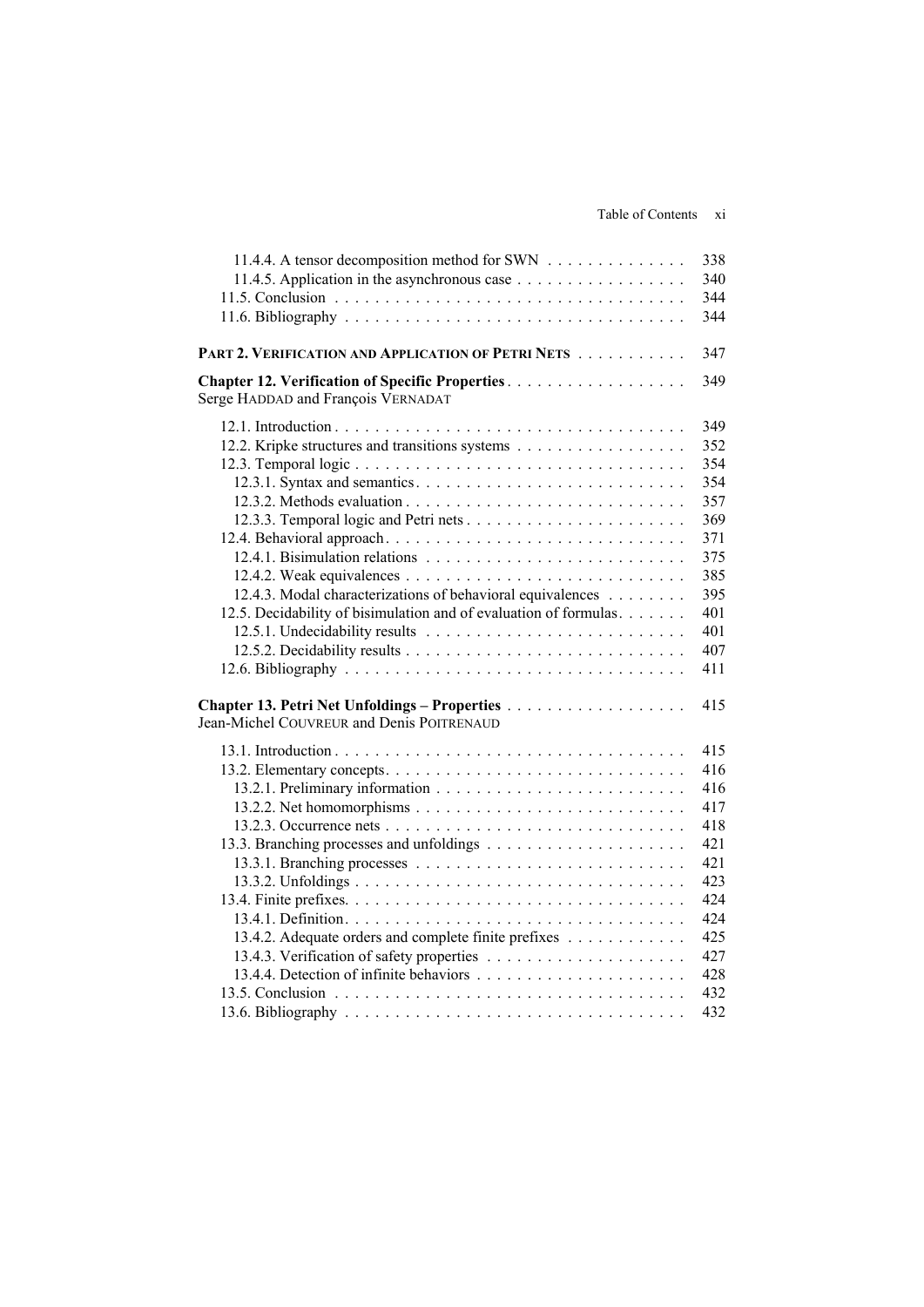| X 11 | Petri Nets |
|------|------------|
|      |            |
|      |            |

| Chapter 14. Symmetry and Temporal Logic<br>Serge HADDAD and Jean-Michel ILIÉ                                                                                                                                                                                                                                                      | 435                                                                                                   |
|-----------------------------------------------------------------------------------------------------------------------------------------------------------------------------------------------------------------------------------------------------------------------------------------------------------------------------------|-------------------------------------------------------------------------------------------------------|
| 14.2. Principles of the dynamic symmetry method<br>14.2.3. Verification of symmetric Kripke structures<br>14.3. Illustration of the dynamic symmetry method.<br>14.3.2. Specification of the property to be verified<br>14.3.3. Building of the symbolic synchronized product<br>14.4. Efficient implementations and further work | 435<br>437<br>437<br>439<br>441<br>444<br>444<br>452<br>454<br>457<br>458<br>459                      |
| Chapter 15. Hierarchical Time Stream Petri Nets.<br>Patrick SÉNAC and Michel DIAZ                                                                                                                                                                                                                                                 | 461                                                                                                   |
| 15.3. Combining abstraction and temporal composition<br>15.3.1. Modularity and abstraction of temporal behaviors.<br>15.3.2. Hierarchical time stream Petri nets<br>15.3.3. Interrupts as a combination of abstraction and<br>15.4.2. A solution to "lip-synchronization" using HTSPNs                                            | 461<br>462<br>462<br>463<br>466<br>468<br>468<br>468<br>471<br>472<br>474<br>474<br>475<br>477<br>478 |
| Chapter 16. Petri Nets and Linear Logic<br>Brigitte PRADIN, Robert VALETTE and Nicolas RIVIÈRE                                                                                                                                                                                                                                    | 481                                                                                                   |
| 16.2.1. Bases: a logic which handles resources                                                                                                                                                                                                                                                                                    | 481<br>483<br>483<br>483<br>484                                                                       |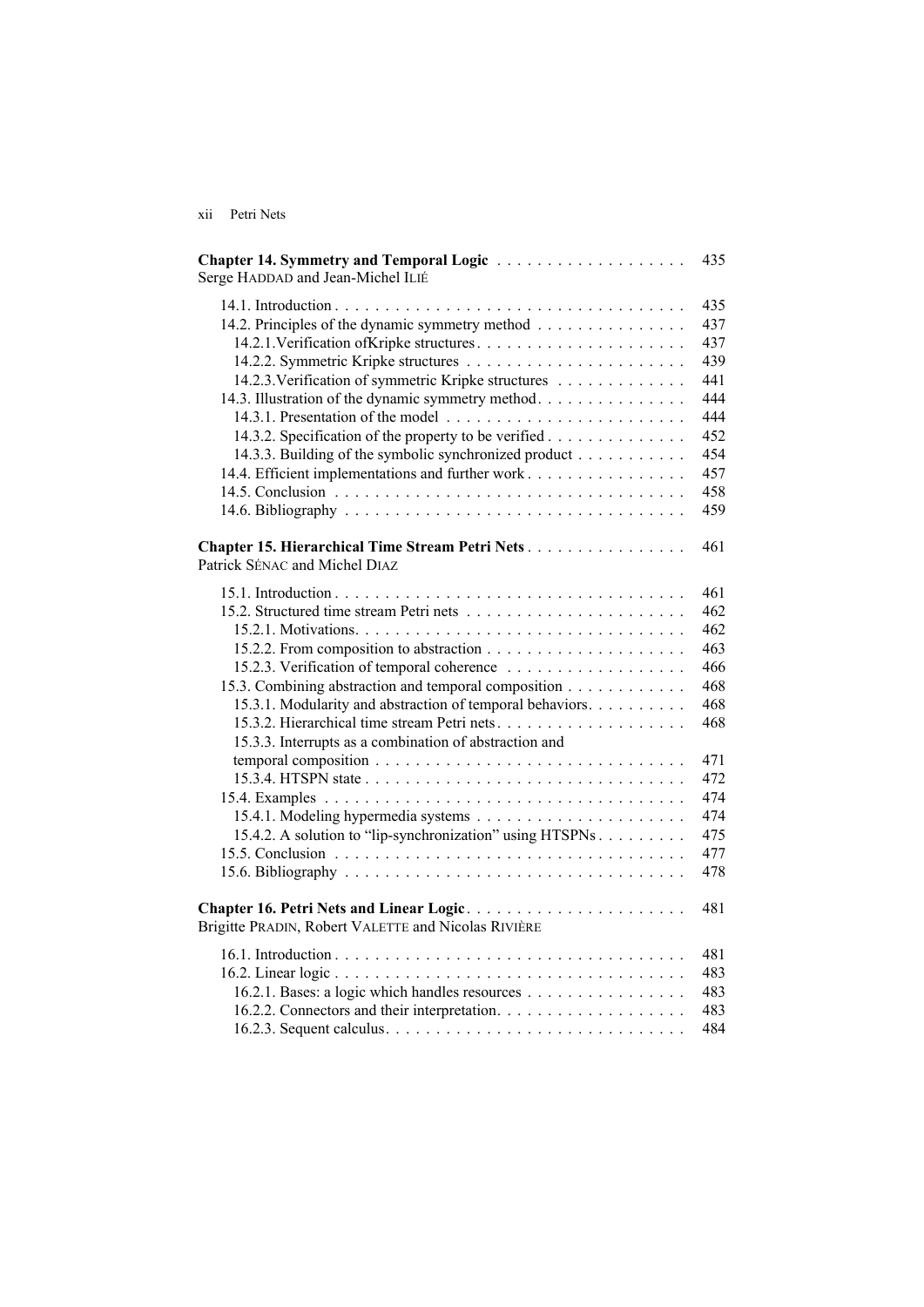Table of Contents xiii

|                                                                      | 485 |
|----------------------------------------------------------------------|-----|
|                                                                      | 485 |
|                                                                      | 486 |
| 16.3.3. Equivalence between reachability in a Petri net and          |     |
| provability of one sequent in linear logic                           | 488 |
| 16.4. Sequent labeling and graph of precedence relations             | 490 |
|                                                                      | 490 |
|                                                                      | 491 |
|                                                                      | 492 |
|                                                                      | 493 |
|                                                                      | 493 |
|                                                                      | 494 |
|                                                                      | 496 |
|                                                                      | 499 |
|                                                                      | 500 |
|                                                                      |     |
| <b>Chapter 17. Modeling of Multimedia Architectures: the Case of</b> |     |
| Videoconferencing with Guaranteed Quality of Service                 | 501 |
| Philippe OWEZARSKI and Marc BOYER                                    |     |
|                                                                      | 501 |
| 17.2. Problems of multimedia synchronization                         | 502 |
| 17.2.1. Multimedia information: characteristics and requirements     | 502 |
|                                                                      | 505 |
| 17.3. Modeling of multimedia synchronization constraints             | 507 |
|                                                                      | 507 |
| 17.3.2. Modeling example for a videoconference application.          | 510 |
| 17.4. Modeling of a synchronization architecture                     | 512 |
|                                                                      | 512 |
| 17.4.2. Modeling of a videoconference application.                   | 512 |
|                                                                      | 516 |
|                                                                      | 522 |
|                                                                      | 523 |
|                                                                      |     |
| <b>Chapter 18 Performance Evaluation in Manufacturing Systems</b>    | 527 |
| Isabel DEMONGODIN, Nathalie SAUER and Laurent TRUFFET                |     |
|                                                                      | 527 |
|                                                                      | 528 |
|                                                                      | 529 |
|                                                                      | 533 |
|                                                                      | 538 |
|                                                                      | 543 |
|                                                                      | 544 |